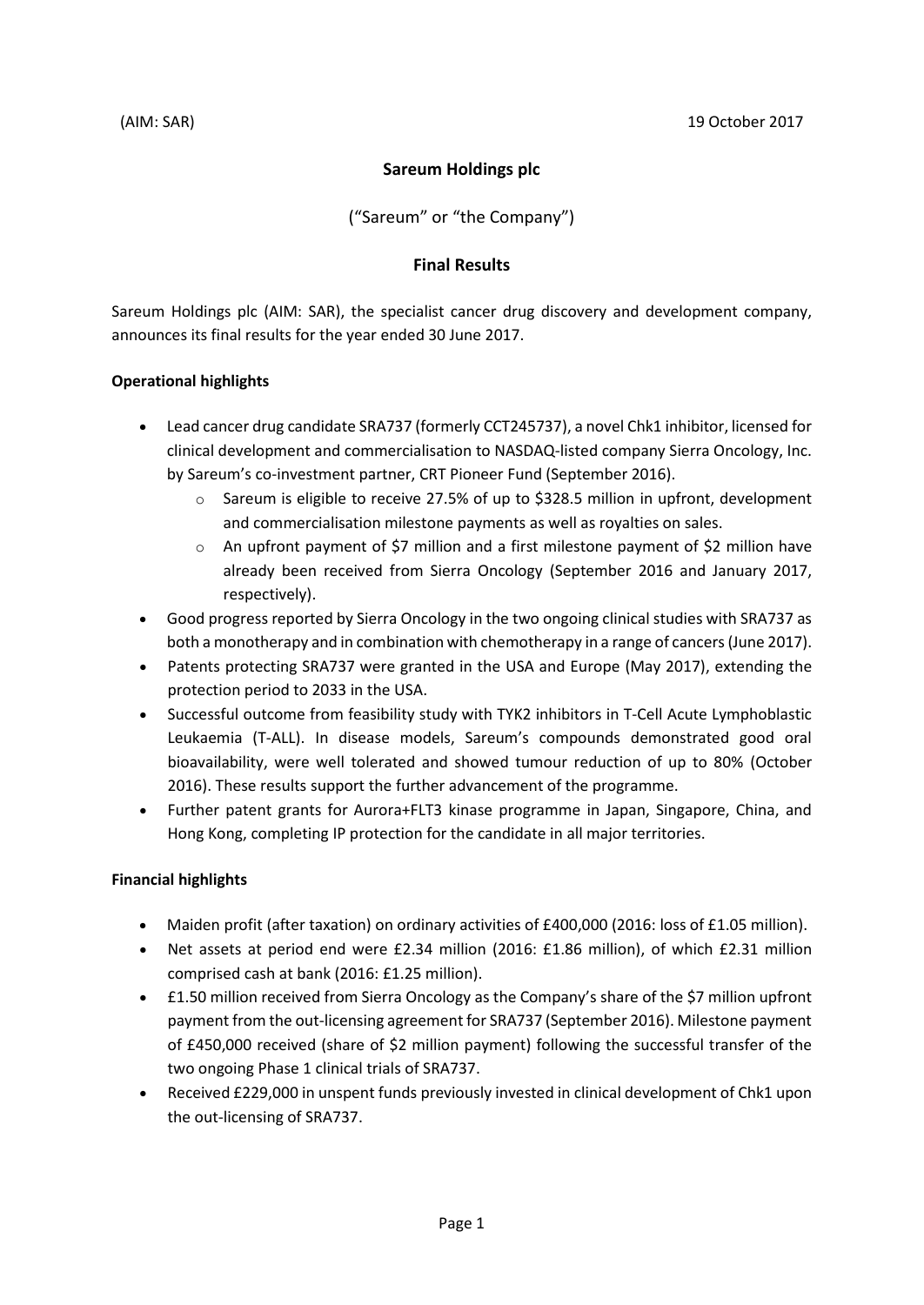Dr Tim Mitchell, Chief Executive Officer of the Company, said: "We are very pleased with the progress made during the period across our pipeline. The licensing of SRA737 is an important milestone for several reasons: it places the clinical development and future marketing of this exciting oncology candidate in the hands of a highly experienced and well-funded team; the agreement has the potential to provide substantial funds to Sareum, enabling us to advance and broaden our own pipeline programmes; and overall it provides important validation of our business model and expertise for the design and early development of novel drug candidates that offer attractive licensing opportunities for potential partners. We expect further important newsflow in the coming year and look forward to updating shareholders."

# **Enquiries:**

| <b>Sareum Holdings plc</b>                                  |               |
|-------------------------------------------------------------|---------------|
| Tim Mitchell                                                | 01223 497 700 |
| <b>WH Ireland Limited (Nominated Adviser and Co-Broker)</b> |               |
| Chris Fielding / James Sinclair-Ford                        | 020 7220 1666 |
| <b>Hybridan LLP (Co-Broker)</b>                             |               |
| <b>Claire Noyce</b>                                         | 020 3764 2341 |
| <b>Citigate Dewe Rogerson (Media enquiries)</b>             |               |
| Shabnam Bashir/ Mark Swallow/ David Dible                   | 020 7282 9571 |

# **About Sareum**

**Sareum** is a specialist drug discovery and development company delivering targeted small molecule therapeutics, focusing on cancer and autoimmune disease, and generating value through licensing them to international pharmaceutical and biotechnology companies at the preclinical or early clinical trials stage.

Its most advanced programme, SRA737, is a novel Checkpoint kinase 1 (Chk1) inhibitor licensed to NASDAQ-listed Sierra Oncology and in clinical trials targeting a range of advanced cancers. The key role of Chk1 in cancer cell replication and DNA damage repair suggests that SRA737 may have broad application as a targeted therapy in combination with other oncology and immuno-oncology drugs in genetically defined patients.

Sareum is also advancing programmes to develop novel tyrosine kinase 2 (TYK2) inhibitors in autoimmune diseases and cancers, and Aurora+FLT3 inhibitors in haematological cancers, which are in the IND-enabling preclinical and lead optimisation stages.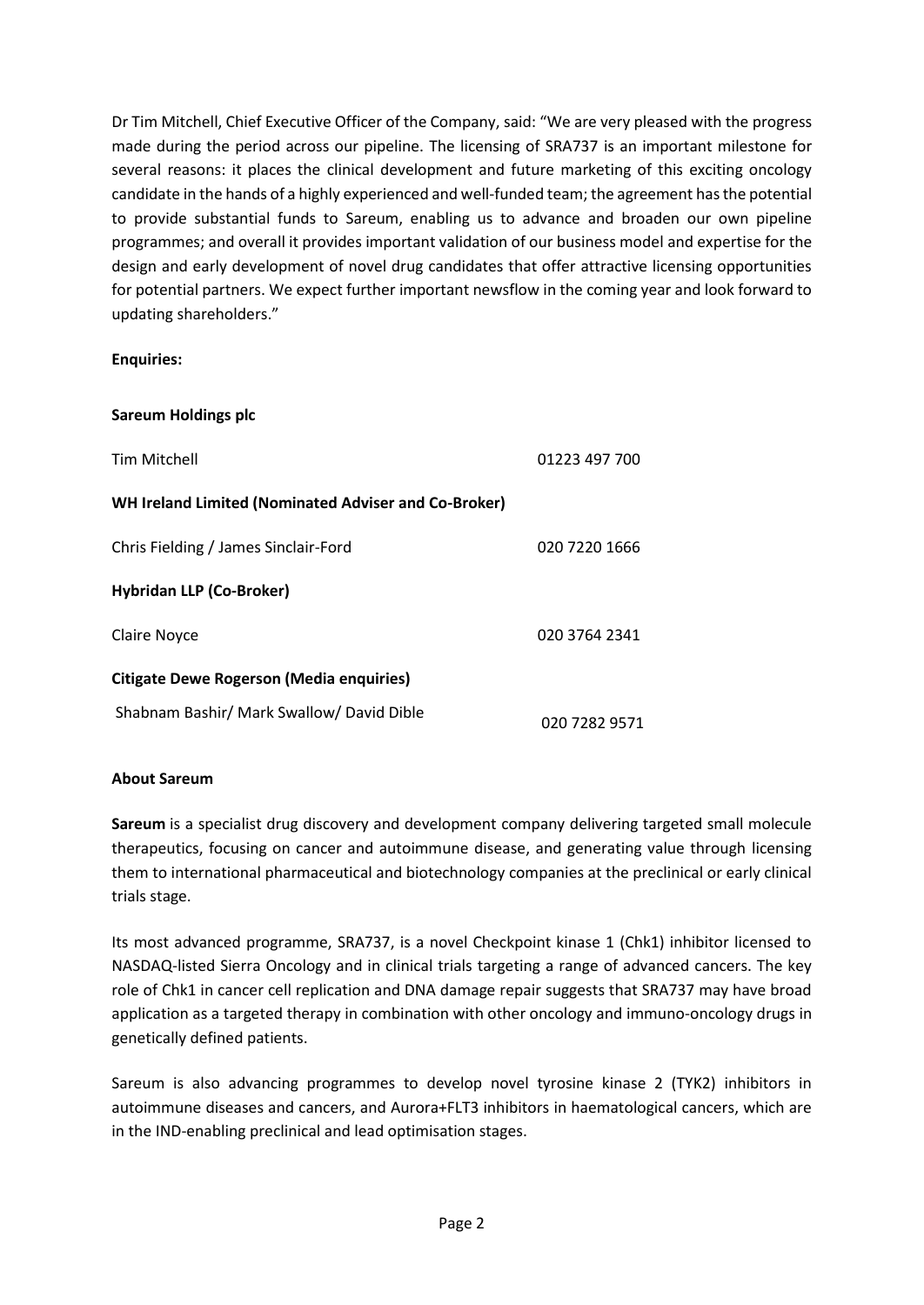The Company's drug discovery technology platform (SKIL® – Sareum Kinase Inhibitor Library) is being applied to generate drug research programmes against other kinase targets.

Sareum Holdings plc is listed on the AIM market of the London Stock Exchange, trading under the ticker SAR. For further information, please visit [www.sareum.co.uk.](http://www.sareum.co.uk/)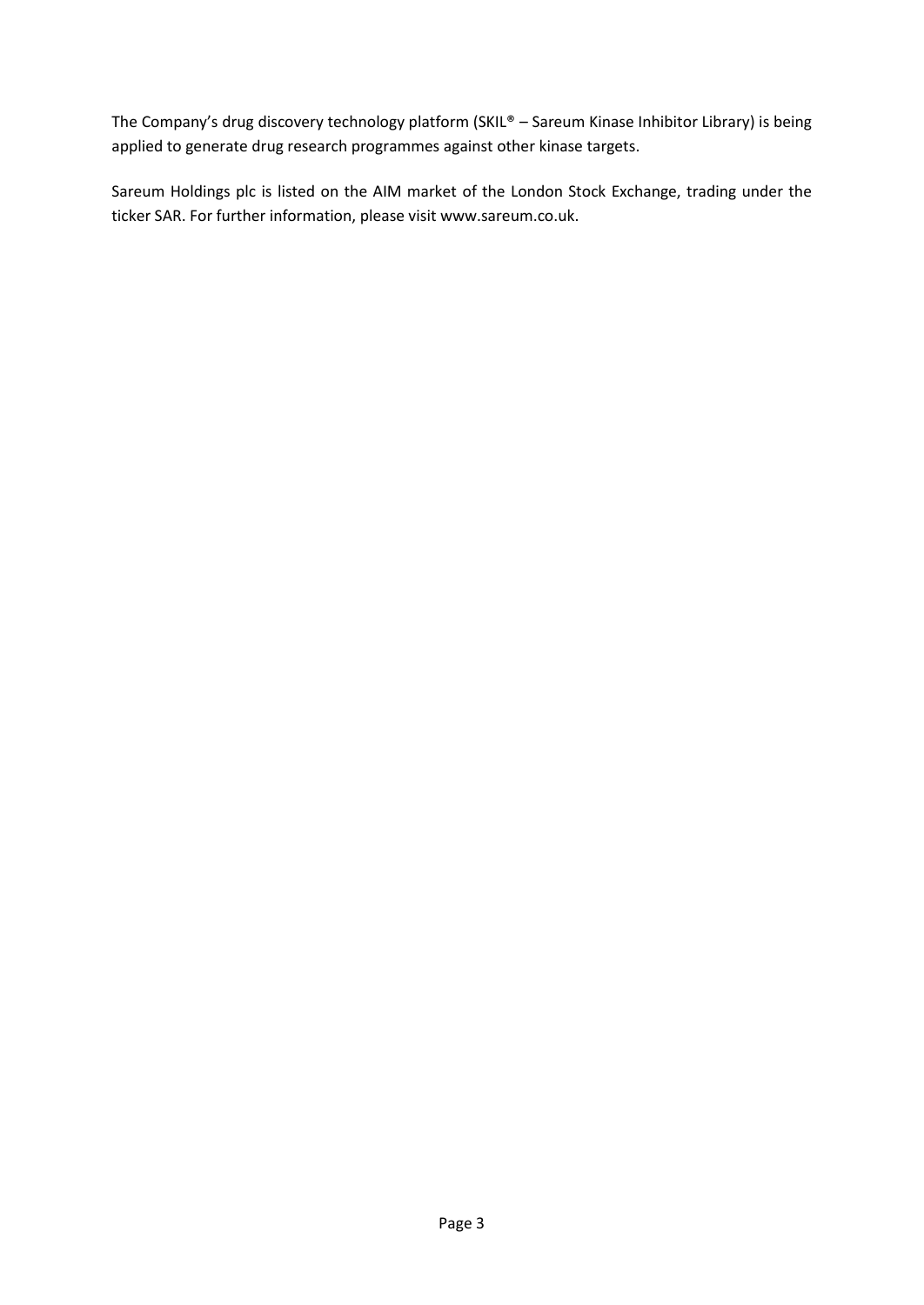### **Full year results for the twelve months ended 30 June 2017**

### **Chairman and CEO's statement**

Sareum made important progress during the year ended 30 June 2017 across its key development programmes. The highlight of the year wasthe signing of a licence agreement for the Chk1 programme with Sierra Oncology, Inc (NASDAQ: SRRA). This agreement has brought a highly committed and wellfunded partner, with proven experience in oncology drug development, to realise the value of this exciting programme. Already, the impact of Sierra Oncology's commitment is being seen with the implementation of highly innovative clinical trial designs. Additionally, clinical opportunities to explore the potential of SRA737 with other new classes of targeted cancer therapy are expected in 2018.

The agreement with Sierra Oncology represents a significant validation of Sareum's business model, which is based on its expertise in small molecule drug design and its strategy to develop programmes to late preclinical or early clinical stages. Sareum aims to take advantage of the substantial values associated with out-licensing programmes at these stages.

The transfer of development costs to Sierra Oncology, alongside income from the Chk1 agreement, is enabling Sareum to allocate more resources to its other programmes. In particular, the TYK2 programme has made encouraging progress during the period and candidate selection studies for both autoimmune and cancer indications are expected to commence in the first half of 2018, while the Aurora+FLT3 programme is advancing through preclinical development despite some delays.

From a financial perspective, continued efficient capital use and the receipt of licensing income has resulted in the Company achieving a maiden profit of £400,000.

# **Programme updates**

# *SRA737 – Checkpoint Kinase 1 (Chk1)*

# *Targeting solid tumours, licensed to Sierra Oncology*

SRA737 (formerly CCT245737) is a potent, highly selective, orally bioavailable small molecule inhibitor of Chk1, a key regulator of important cell cycle checkpoints and central mediator of the DNA Damage Response (DDR) network. SRA737 was discovered as the result of a research collaboration between Sareum, the Institute of Cancer Research and Cancer Research Technology (CRT). Preclinical and initial clinical development was carried out in a co-investment collaboration between Sareum and the CRT Pioneer Fund. The programme was licensed for further clinical development and commercialisation to Sierra Oncology in September 2016.

Sierra Oncology is advancing next-generation DDR therapeutics for the treatment of patients with cancer, and SRA737 is its lead candidate. This company has a strong management team with a proven track record in oncology drug development and is well financed with \$116 million cash as at the end of June 2017.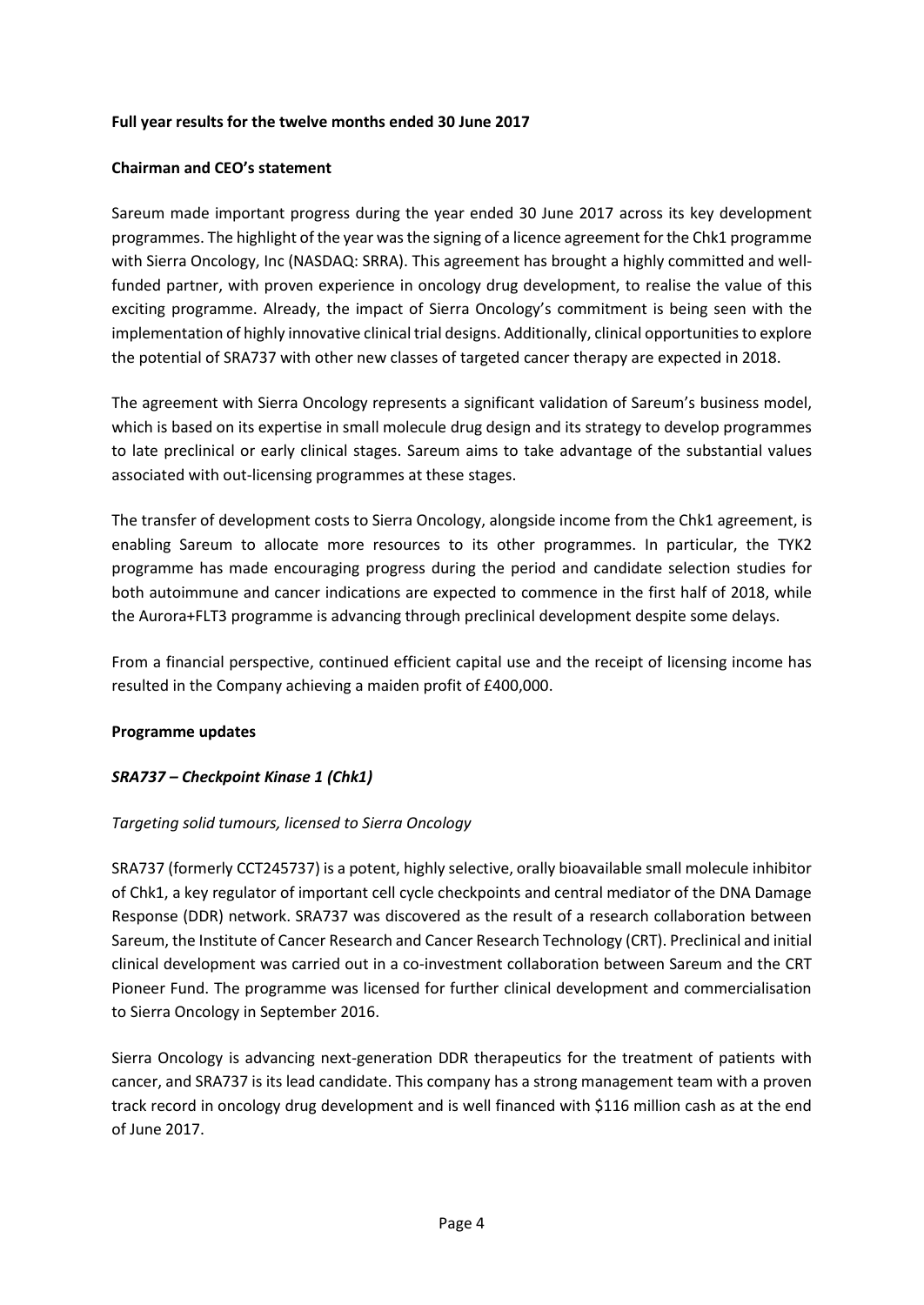Under the terms of the co-investment agreement with CRT Pioneer Fund, Sareum is eligible to receive 27.5% of up to \$328.5 million in upfront, development and commercialisation milestone payments, as well as royalties on sales. An upfront payment of \$7 million and a first milestone payment of \$2 million have already been paid by Sierra Oncology (September 2016 and January 2017, respectively), with Sareum receiving a total of nearly £2 million as its share of this licence income.

SRA737 is being evaluated by Sierra Oncology in two innovative Phase 1 clinical trials in patients with advanced cancer and tumours identified to have genetic aberrations (mutations) that are thought to confer sensitivity to Chk1 inhibition. Tumour cells can have many genetic mutations and several of these may result in a strong reliance on Chk1 function for survival of the tumour. By blocking Chk1 function in these cases, the tumour cells die; this is an example of the concept known as "synthetic lethality". Sierra Oncology submitted amended protocols for both trials, approved in May 2017, that aim to take advantage of this fundamental role of Chk1 in cancer with the objective of enhancing patient selection and maximising potential responses. These innovative trial designs were also presented at the American Society of Clinical Oncology (ASCO) annual meeting in June 2017.

The first trial is intended to evaluate the potential of SRA737 as a monotherapy in patients whose cancer has the defined genetic profile described above. In June 2017, Sierra Oncology reported that the dose escalation phase of the monotherapy trial had advanced successfully to beyond 600mg/day dosing (c. 4x the estimated minimum efficacious dose of 160mg/day) with a well-tolerated safety profile. The cohort expansion phase of this trial, now running at eight UK hospitals, is enrolling patients with five cancer types that are predicted to be highly sensitive to Chk1 inhibition: colorectal, head and neck, non-small-cell lung, ovarian and prostate. The trial will assess the maximum tolerated dose (MTD) of SRA737 and recommend a dose for further (Phase 2) clinical studies. To determine potential patient selection strategies for further clinical development, the response of the patients' cancer to treatment will also be measured to evaluate the preliminary efficacy of SRA737.

The second trial is designed to explore the potentiating effects of low-dose gemcitabine (a chemotherapy that causes replication stress and DNA damage) in combination with SRA737, also in patients with genetically profiled cancers. The chemotherapy combination study is initially enrolling patients with the aim to establish the safety profile, to determine the MTD and to propose a recommended dose for further development of SRA737 in combination with low-dose gemcitabine. Once an MTD and dosing schedule have been determined, the study will evaluate the preliminary efficacy of SRA737 in combination with low-dose gemcitabine in genetically defined subjects with bladder or pancreatic cancer.

Sierra Oncology has announced that it will provide an update on the SRA737 development programme in late February 2018. Sierra Oncology also expects to present data from its studies at a medical conference in the second half of 2018.

In addition, Sierra Oncology is evaluating SRA737, with potential clinical opportunities in 2018, in combination with targeted cancer therapeutics where there is a strong biological rationale for synergy with Chk1 inhibition. These include anti-PD-1 and PD-L1 therapies, which are fast becoming established as key therapeutic options for a range of cancers, and other DDR inhibitors such as PARP inhibitors.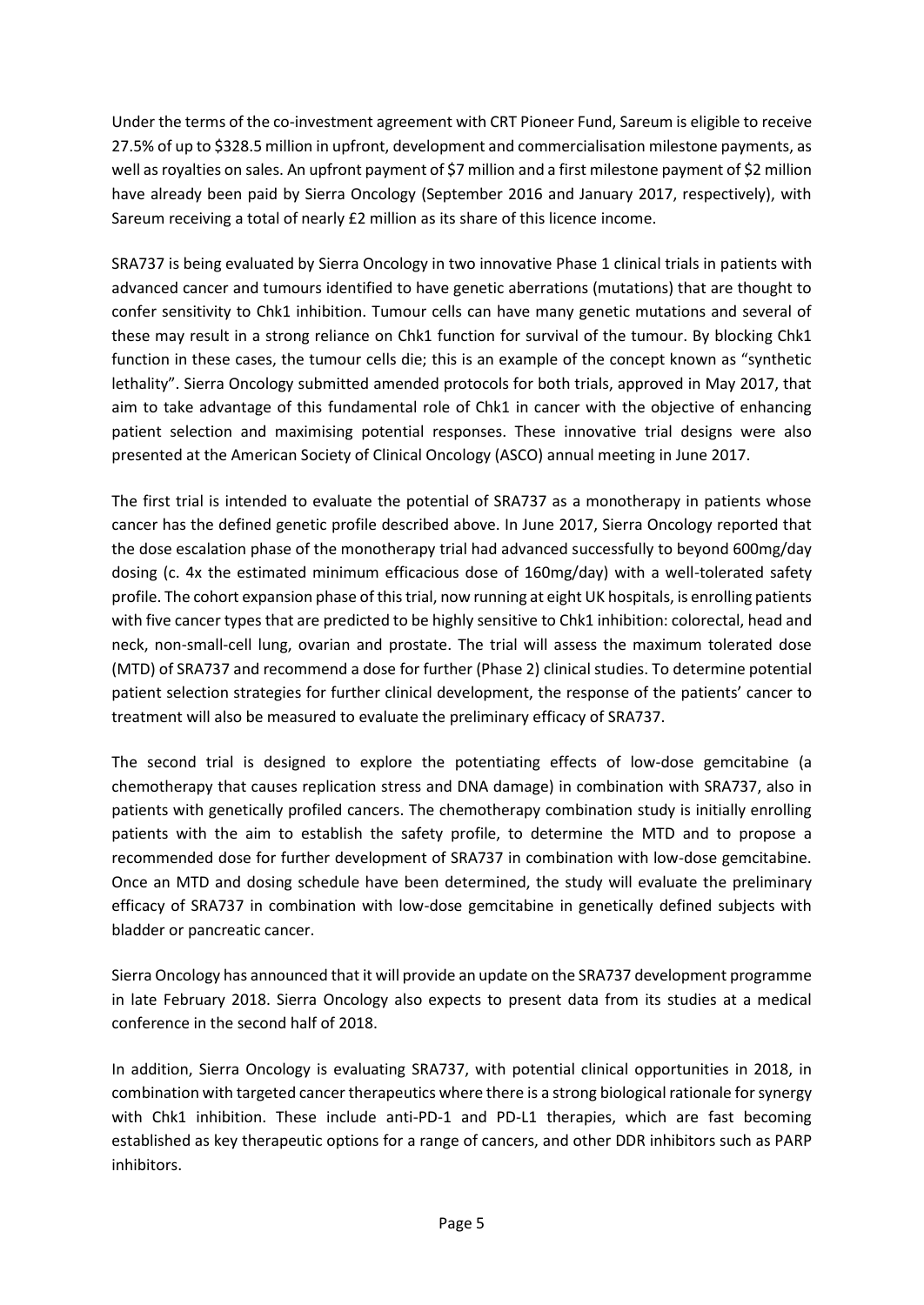Sierra Oncology reported, in May 2017, the grant of US and EU patents extending the protection of SRA737 in these important markets to 2033.

# *Tyrosine kinase 2 (TYK2)*

With Sierra Oncology now funding the development of SRA737, Sareum has increased the resources allocated to developing its TYK2 programmes in autoimmune diseases and cancer.

TYK2 is a member of the Janus kinase (JAK) family of kinases with roles in pro-inflammatory responses in autoimmune diseases and tumour cell proliferation in certain cancers. Members of the JAK family are the targets of several marketed and clinical-stage drugs for cancer and autoimmune diseases, although there are currently no marketed products specifically targeting TYK2.

Sareum is developing potent and selective, orally available TYK2 inhibitors with potential best-in-class profiles that have shown initial proof-of-concept in *in vivo* models of:

- Psoriasis, rheumatoid arthritis and ulcerative colitis; and
- T-cell Acute Lymphoblastic Leukaemia (T-ALL).

Sareum has an ongoing co-development agreement with SRI International (Menlo Park, CA, USA) to develop TYK2 inhibitors in autoimmune diseases and retains commercialisation rights for these and other TYK2 inhibitors with profiles optimised for oncology and immuno-oncology applications.

# *Targeting autoimmune and inflammatory disorders*

Sareum has conducted preclinical studies with several of its TYK2 inhibitors, which have demonstrated promising and potentially superior therapeutic profiles in disease models of psoriasis, rheumatoid arthritis and ulcerative colitis, compared with a marketed JAK family kinase inhibitor in the latter two cases.

These data have led the Company's partner, SRI International, to investigate advanced lead molecules in disease models of lupus, and promising initial efficacy has been observed. These studies are supported by a US government research grant (US Department of Defense) of \$360,000.

New analogues, with improved selectivity and ADMET (ADME-Tox, absorption, distribution, metabolism and excretion) properties continue to progress through internal screening cascades. Disease model studies with these compounds are planned during the fourth quarter of 2017. If these disease model studies are successful, the Company expects to move into the candidate selection phase in the first half of 2018.

# *Targeting cancers*

Initial studies, assisted by funding from the Innovate UK Biomedical Catalyst Fund, to investigate the potential of Sareum's lead TYK2 inhibitors to treat T-ALL have concluded successfully. The study demonstrated good efficacy of several Sareum TYK2 inhibitors in disease models of T-ALL, both as a single agent and in combination with standard-of-care chemotherapy. In disease models, Sareum's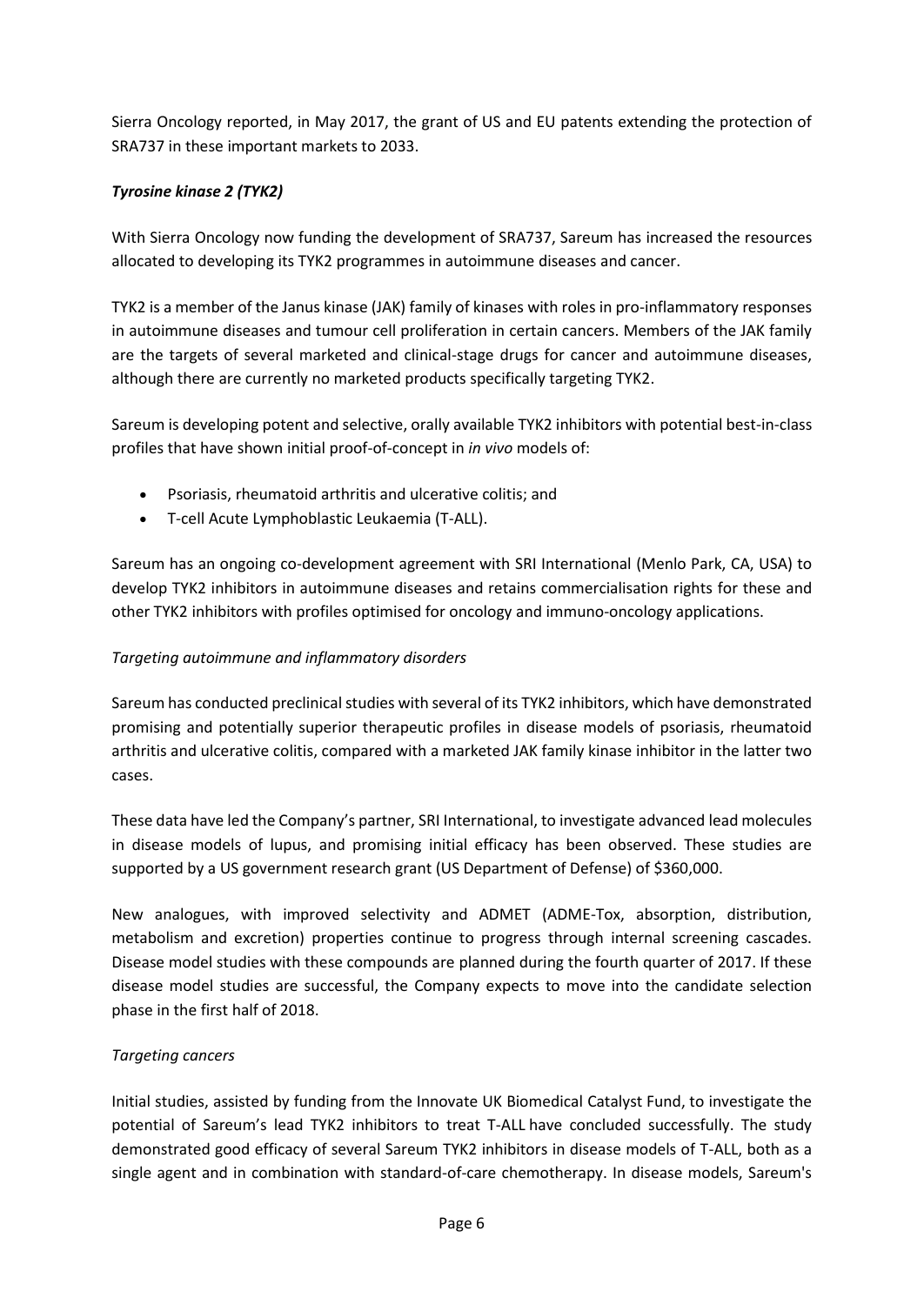compounds demonstrate good oral bioavailability, were well tolerated, presented good exposure to plasma and tumour tissue, and showed a dose-dependent effect on a biomarker of TYK2 inhibition and tumour reduction of up to 80%.

These data were presented by Sareum in November 2016 at the American Association for Cancer Research – National Cancer Institute – European Organisation for Research and Treatment of Cancer (AACR-NCI-EORTC) international conference and updated results were presented by the Company at the International Cancer Cluster Showcase in June 2017.

The Company is also investigating the potential of its TYK2 inhibitors in solid tumours and blood cancers where there is strong evidence in the literature that TYK2 inhibition could be effective, both as a single agent and in combination with standard-of-care chemotherapy. Several of these studies are being carried out in leading academic centres worldwide under material transfer agreements.

Furthermore, Sareum is investigating the potential of its TYK2 inhibitors to overcome tumour resistance to new immune checkpoint inhibitor therapies. Initial results are promising, and additional experiments are in progress seeking to identify which tumour types and immune checkpoint inhibitor combinations might be expected to benefit most from TYK2 inhibition.

The Company expects to select a candidate for further development in the oncology field in the first half of 2018, pending the success of ongoing studies in any one of these cancer applications.

# *Aurora+FLT3 kinases*

# *Targeting AML and other blood cancers, in partnership with HMUBEC*

Sareum's third programme is focused on small molecule inhibitors of Aurora and FLT3 kinases that it has identified as having potential to be single agent therapies for acute myeloid leukaemia (AML) and other leukaemias. A lead candidate is in preclinical development, funded by Sareum's Chinese partner, Hebei Medical University Biomedical Engineering Center (HMUBEC).

Previous studies have confirmed the potential of this candidate in AML, and particularly FLT3-mutant AML. Toxicology studies are underway with initial results suggesting that the candidate is well tolerated at the predicted therapeutic dose. Further formulation work, which is causing additional delays, is ongoing to complete the toxicology studies, with Sareum funding some studies in the UK to accelerate the resolution of these formulation issues.

The Company is now targeting completion of the preclinical studies in the second half of 2018.

Separately during the period, the Company's intellectual property around its Aurora+FLT3 kinase programme was strengthened by notifications of patents granted in China, Hong Kong, Singapore and Japan. Sareum now has patent protection in all the major territories for this programme.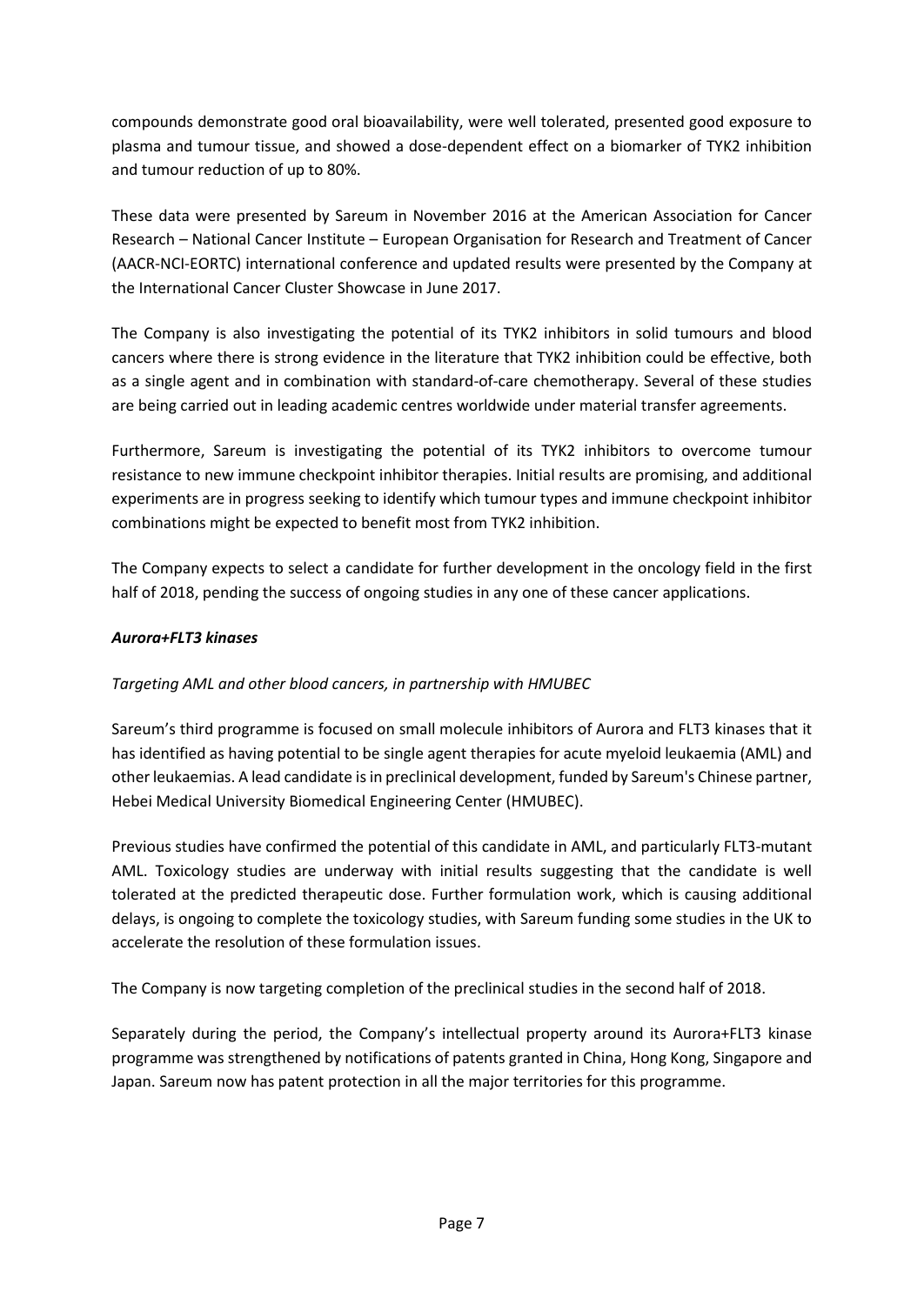### **Financial review**

Sareum is pleased to report its maiden profit on ordinary activities for the year ended 30 June 2017 of £400,000 (after taxation) (2016: loss of £1.05 million).

The Company ended the year with net assets of £2.34 million (2016: £1.86 million), of which £2.31 million comprised cash at bank (2016: £1.25 million). The Company received £1.50 million from Sierra Oncology as its share of the \$7 million upfront payment from the out-licensing agreement for SRA737 and a milestone payment of £450,000 received (share of \$2 million payment) following the successful transfer of the two ongoing Phase 1 clinical trials of SRA737.

Sareum also received £229,000 in unspent funds previously invested in the co-investment partnership with the CRT Pioneer Fund for the clinical development of the Chk1 programme during the second half of the period.

### **Outlook**

Overall, the Directors are delighted with the progress made across the Company's programmes during the period. Sareum's business model and its expertise in the design and early development of novel drug candidates that offer attractive commercialisation opportunities has been strongly validated by the licence agreement with Sierra Oncology.

From a financial perspective, this progress has culminated in a maiden profit for the Company.

More importantly, however, Sareum has gained an experienced, highly committed and well-funded development partner for SRA737 in Sierra Oncology. The next update from the innovative clinical development programme with SRA737 that Sierra Oncology is driving is expected in February 2018.

The income received to date and the future milestone payments possible (pending their achievement) from this programme is providing Sareum with increased resources to accelerate its internal activities. This includes the selection of clinical candidates in its TYK2 programmes in both autoimmune diseases and cancer indications, expected in 2018, and further preclinical progress anticipated in the Aurora+FLT3 programme.

The Company continues to engage with potential partners with a view to securing commercial licences for its products and programmes, while exploring new research programmes from its in-house drug discovery platform, as well as external early stage opportunities that can be potentially in-licensed and progressed into the clinic.

**Dr Stephen Parker Chairman**

**Dr Tim Mitchell Chief Executive Officer**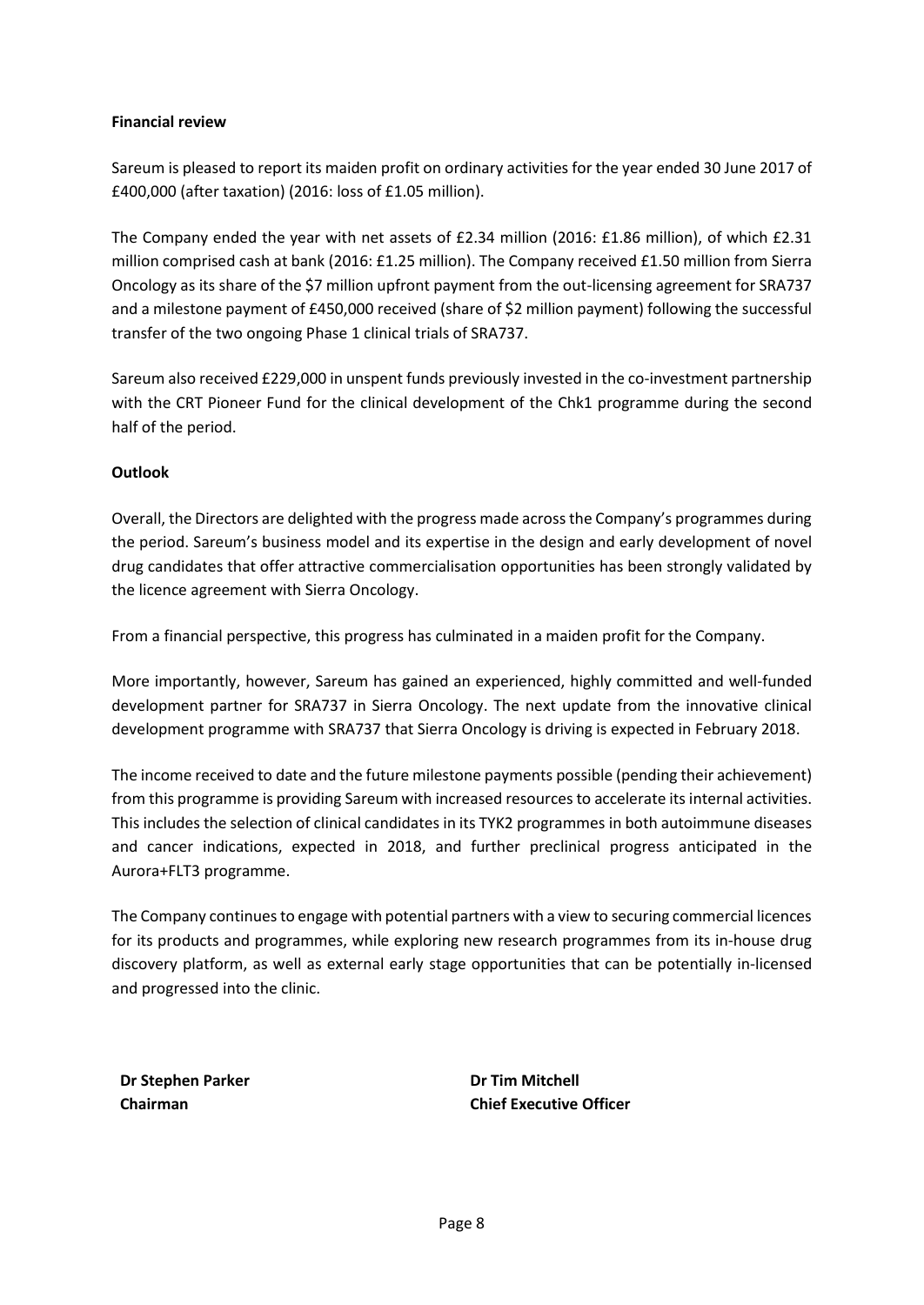# **Consolidated statement of comprehensive income for the year ended 30 June 2017**

|                                      |                | 2017        | 2016        |
|--------------------------------------|----------------|-------------|-------------|
|                                      | <b>Notes</b>   | £           | £           |
| <b>Continuing operations</b>         |                |             |             |
| Revenue                              |                |             |             |
|                                      |                |             |             |
| Other operating income               |                | 19,996      | 122,599     |
| Administrative expenses              |                | (1,445,792) | (995, 770)  |
| Share of profit/(loss) of associates | 5              | 1,775,725   | (331, 871)  |
|                                      |                | 349,929     |             |
| <b>Operating profit/(loss)</b>       |                |             | (1,205,042) |
| Finance income                       |                | 2,991       | 4,359       |
| Profit/(loss) before income tax      | 5              | 352,920     | (1,200,683) |
|                                      |                |             |             |
| Income tax                           | 6              | 47,423      | 152,565     |
| Profit/(loss) for the year           |                | 400,343     | (1,048,118) |
|                                      |                |             |             |
| <b>Total comprehensive</b>           |                |             |             |
| income/(expense) for the year        |                | 400,343     | (1,048,118) |
|                                      |                |             |             |
| Profit/(loss) attributable to:       |                |             |             |
| Owners of the parent                 |                | 400,343     | (1,048,118) |
| Total comprehensive                  |                |             |             |
| income/(expense) attributable to:    |                |             |             |
| Owners of the parent                 |                | 400,343     | (1,048,118) |
|                                      |                |             |             |
| Earnings per share expressed         |                |             |             |
| in pence per share:                  | $\overline{7}$ |             |             |
| <b>Basic</b>                         |                | 0.015p      | (0.04)p     |
| Diluted                              |                | 0.015p      |             |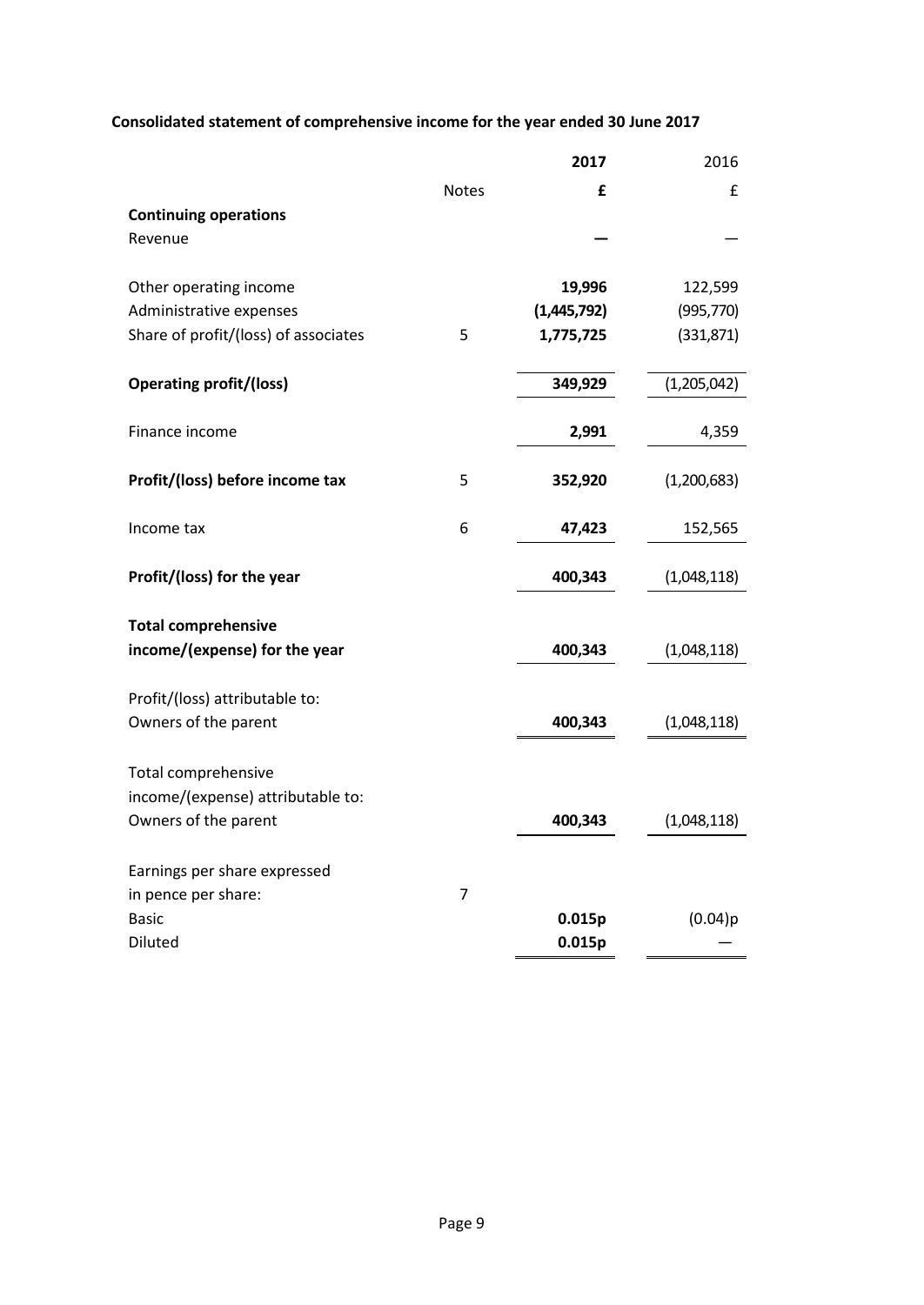# **Consolidated balance sheet as at 30 June 2017**

|                                  |              | 2017           | 2016         |
|----------------------------------|--------------|----------------|--------------|
|                                  | <b>Notes</b> | £              | £            |
| <b>Assets</b>                    |              |                |              |
| <b>Non-current assets</b>        |              |                |              |
| Property, plant and equipment    |              | 13,333         | 1,322        |
| Investments in associates        | 4            | 53,639         | 475,038      |
|                                  |              | 66,972         | 476,360      |
| <b>Current assets</b>            |              |                |              |
| Trade and other receivables      |              | 80,434         | 79,288       |
| Tax receivable                   |              | 48,230         | 154,840      |
| Cash and cash equivalents        | 8            | 2,305,509      | 1,252,595    |
|                                  |              | 2,434,173      | 1,486,723    |
| <b>Liabilities</b>               |              |                |              |
| <b>Current liabilities</b>       |              |                |              |
| Trade and other payables         |              | 155,534        | 99,551       |
| <b>Net current assets</b>        |              | 2,278,639      | 1,387,172    |
| <b>Net assets</b>                |              | 2,345,611      | 1,863,532    |
| <b>Shareholders' equity</b>      |              |                |              |
| Called up share capital          |              | 661,305        | 661,305      |
| Share premium                    |              | 11,765,111     | 11,765,111   |
| Share-based compensation reserve |              | 191,945        | 110,209      |
| Merger reserve                   |              | 27             | 27           |
| Retained earnings                |              | (10, 272, 777) | (10,673,120) |
|                                  |              |                |              |
| <b>Total equity</b>              |              | 2,345,611      | 1,863,532    |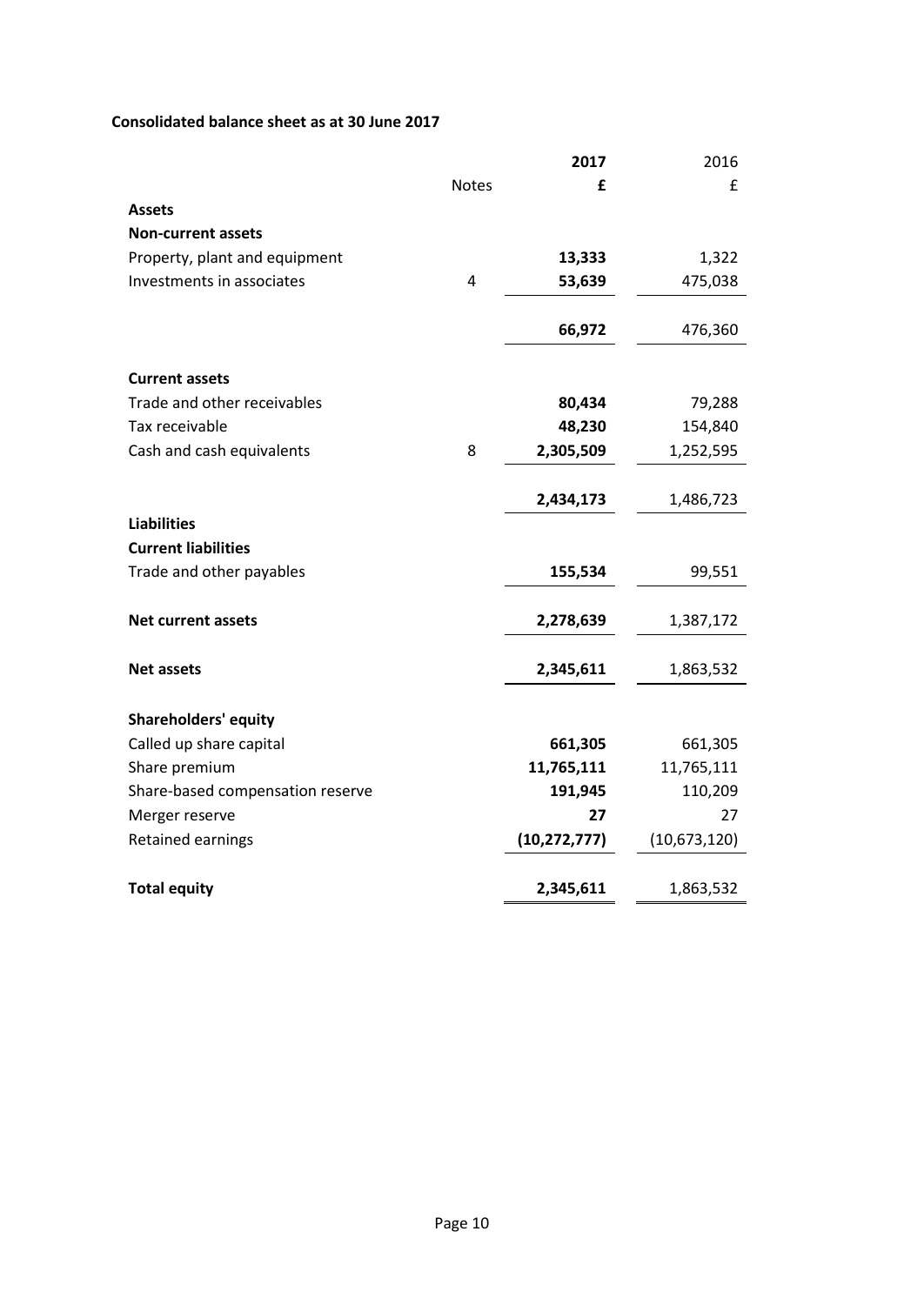# **Consolidated statement of changes in equity for the year ended 30 June 2017**

| Balance at 30 June 2017                                | 191,945       | 27             | 2,345,611     |
|--------------------------------------------------------|---------------|----------------|---------------|
|                                                        |               |                |               |
| Share-based compensation                               | 81,736        |                | 81,736        |
| <b>Changes in equity</b><br>Total comprehensive income |               |                | 400,343       |
|                                                        |               |                |               |
| Balance at 30 June 2016                                | 110,209       | 27             | 1,863,532     |
| Share-based compensation                               | 5,195         |                | 5,195         |
| Total comprehensive expense                            |               |                | (1,048,118)   |
| Issue of share capital                                 |               |                | 1,043,296     |
| <b>Changes in equity</b>                               |               |                |               |
| Balance at 30 June 2015                                | 105,014       | 27             | 1,863,159     |
|                                                        |               |                |               |
|                                                        | £             | £              | £             |
|                                                        | reserve       | reserve        | Total equity  |
|                                                        | compensation  | Merger         |               |
|                                                        | Share-based   |                |               |
| Balance at 30 June 2017                                | 661,305       | (10, 272, 777) | 11,765,111    |
|                                                        |               |                |               |
| Total comprehensive income<br>Share-based compensation |               | 400,343        |               |
| <b>Changes in equity</b>                               |               |                |               |
| Balance at 30 June 2016                                | 661,305       | (10,673,120)   | 11,765,111    |
| Share-based compensation                               |               |                |               |
| Total comprehensive expense                            |               | (1,048,118)    |               |
| <b>Changes in equity</b><br>Issue of share capital     | 39,446        |                | 1,003,850     |
| Balance at 30 June 2015                                | 621,859       | (9,625,002)    | 10,761,261    |
|                                                        | £             | £              | £             |
|                                                        | share capital | earnings       | Share premium |
|                                                        | Called up     | Retained       |               |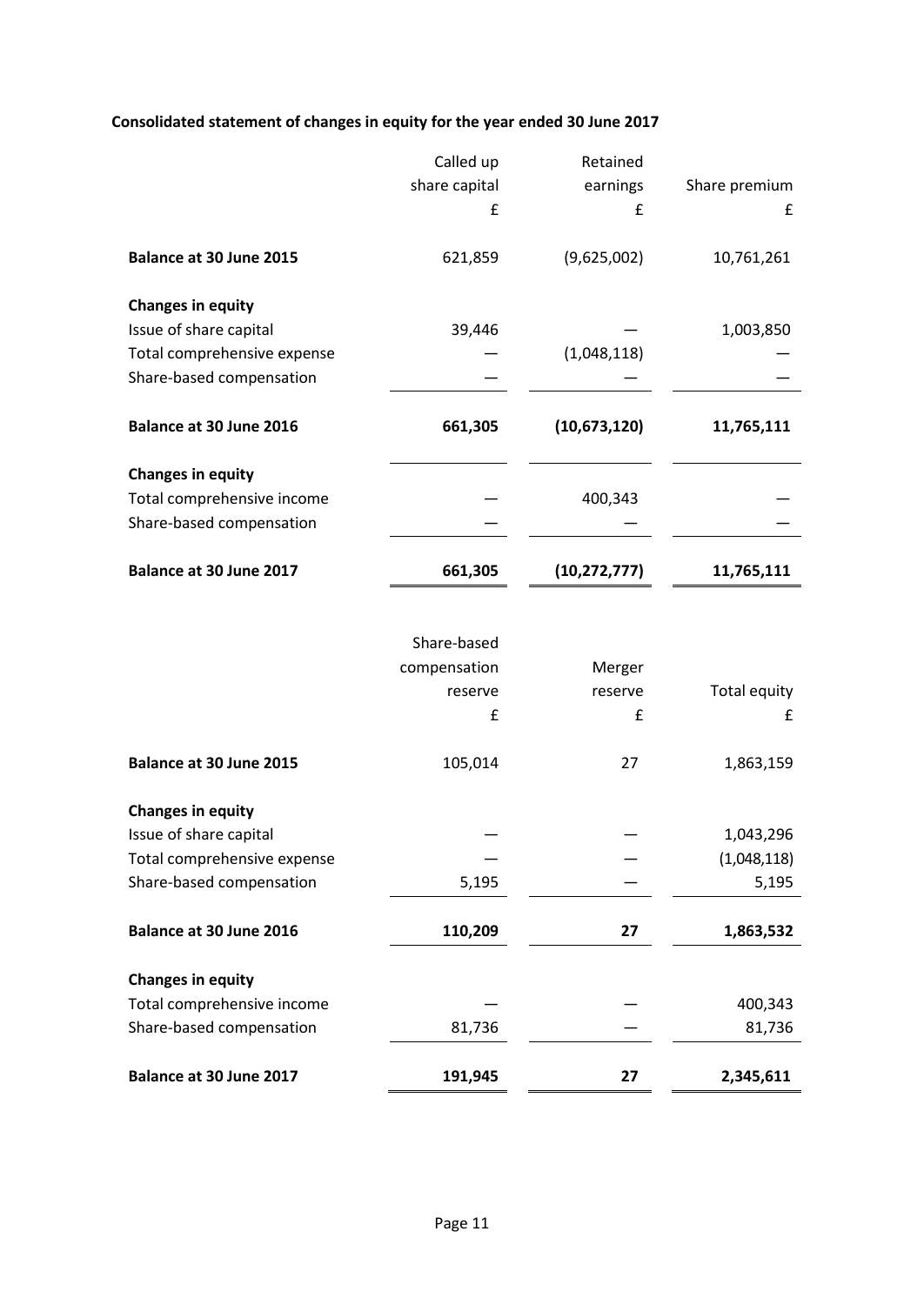# **Consolidated cash flow statement for the year ended 30 June 2017**

|                                                |              | 2017      | 2016       |
|------------------------------------------------|--------------|-----------|------------|
|                                                | <b>Notes</b> | £         | £          |
| <b>Cash flows from operating activities</b>    |              |           |            |
| Cash generated from operations                 | 9            | 689,837   | (862, 025) |
| Tax received                                   |              | 154,033   | 184,022    |
| Net cash inflow/(outflow) from operating       |              |           |            |
| activities                                     |              | 843,870   | (678,003)  |
|                                                |              |           |            |
| <b>Cash flows from investing activities</b>    |              |           |            |
| Purchase of tangible fixed asset               |              | (16,000)  |            |
| Purchase of fixed asset investments            |              |           | (597, 101) |
| Repayment of investment funds                  |              | 228,977   |            |
| Interest received                              |              | 2,991     | 4,359      |
|                                                |              |           |            |
| Net cash inflow/(outflow) from investing       |              |           |            |
| activities                                     |              | 215,968   | (592, 742) |
|                                                |              |           |            |
| <b>Cash flows from financing activities</b>    |              |           |            |
| Loan to Director                               |              | (6, 924)  |            |
| Share issue                                    |              |           | 39,446     |
| Share premium on share issue                   |              |           | 1,003,850  |
|                                                |              |           |            |
| Net cash inflow from financing activities      |              | (6, 924)  | 1,043,296  |
|                                                |              |           |            |
|                                                |              |           |            |
| Increase/(decrease) in cash and cash           |              |           |            |
| equivalents                                    |              | 1,052,914 | (227, 449) |
| Cash and cash equivalents at beginning of year |              | 1,252,595 | 1,480,044  |
| Cash and cash equivalents at end of year       | 8            | 2,305,509 | 1,252,595  |
|                                                |              |           |            |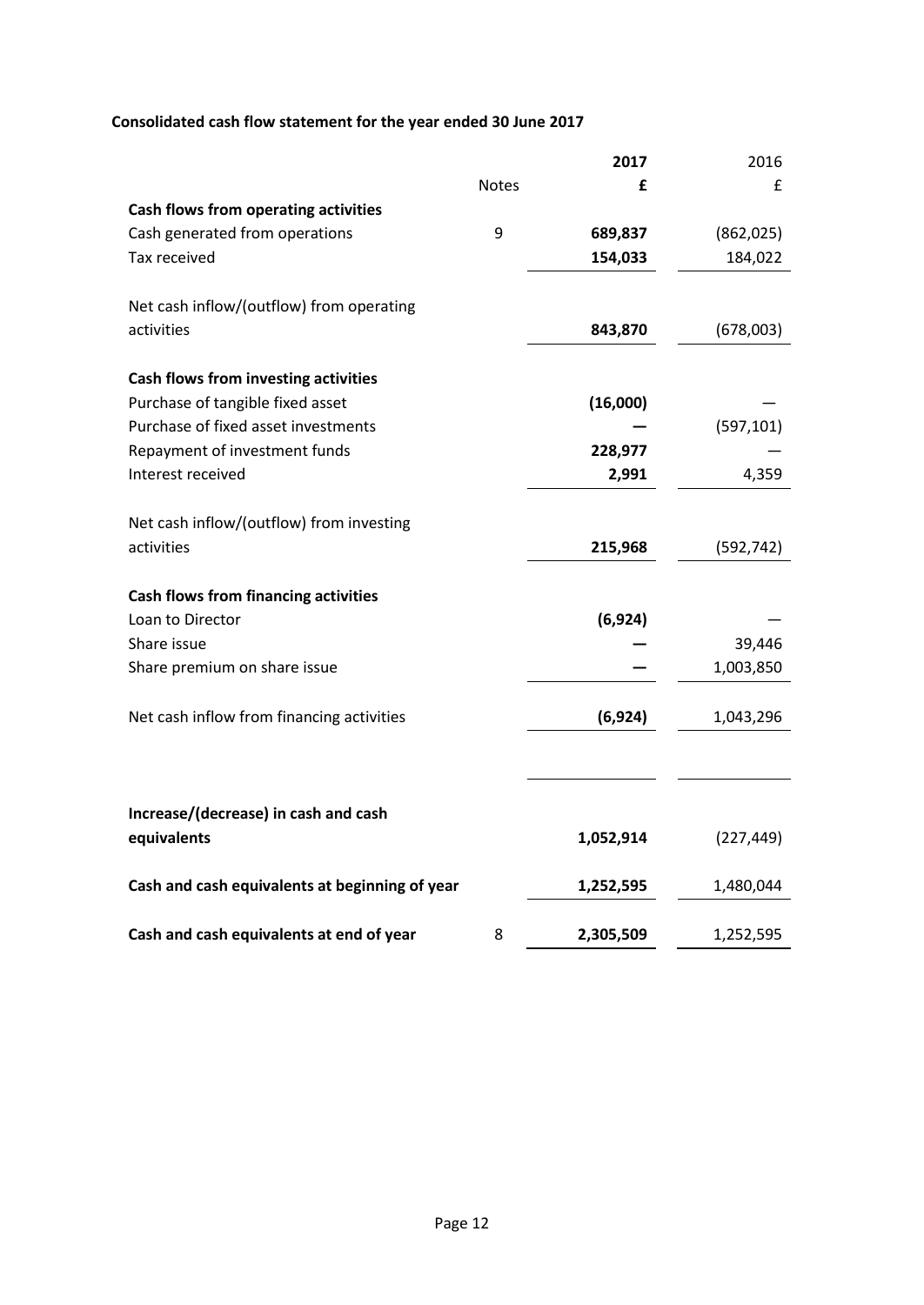# **Notes to the consolidated financial statements for the year ended 30 June 2017**

# **1. Basis of preparation**

The consolidated financial statements of Sareum Holdings plc and its subsidiaries (the Group) have been prepared in accordance with International Financial Reporting Standards (IFRS), as adopted for use in the European Union, with IFRIC interpretations and with those parts of the Companies Act 2006 applicable to companies reporting under IFRS. The financial statements have been prepared under the historical cost convention.

IFRS comprise standards and interpretations approved by the IASB. IFRS as adopted by the European Union differ in certain respects from IFRS as issued by the IASB. However, consolidated financial statements for the financial years presented would be no different had IFRS as issued by the IASB been applied. References to IFRS hereafter should be construed as references to IFRS as adopted by the European Union.

### **Going concern**

The Directors estimate that the cash held by the Group will be sufficient to support the current level of activities for the foreseeable future. Therefore, the financial statements have been prepared on a going concern basis.

### **Basis of consolidation**

The consolidated financial statements incorporate the financial statements of the Company and entities controlled by the Company (its subsidiaries) made up to 30 June each year. Control is achieved where the Company has the power to govern the financial and operating policies of another entity or business, so as to obtain benefits from its activities. The consolidated financial statements present the results of the Company and its subsidiaries ("the Group") as if they formed a single entity. Inter-company transactions and balances between Group companies are eliminated on consolidation.

#### **2. Statutory information**

Sareum Holdings plc is a public limited company, registered in England and Wales. The Company's registered number is 05147578 and the registered office address can be found in note 10 below.

### **3. Accounting policies**

The principal accounting policies applied are set out below.

# **Property, plant and equipment**

Depreciation is provided at the following annual rates in order to write off each asset over its estimated useful life:

| Motor vehicles         | - straight line over three years         |
|------------------------|------------------------------------------|
| Fixtures and computers | - straight line over three or four years |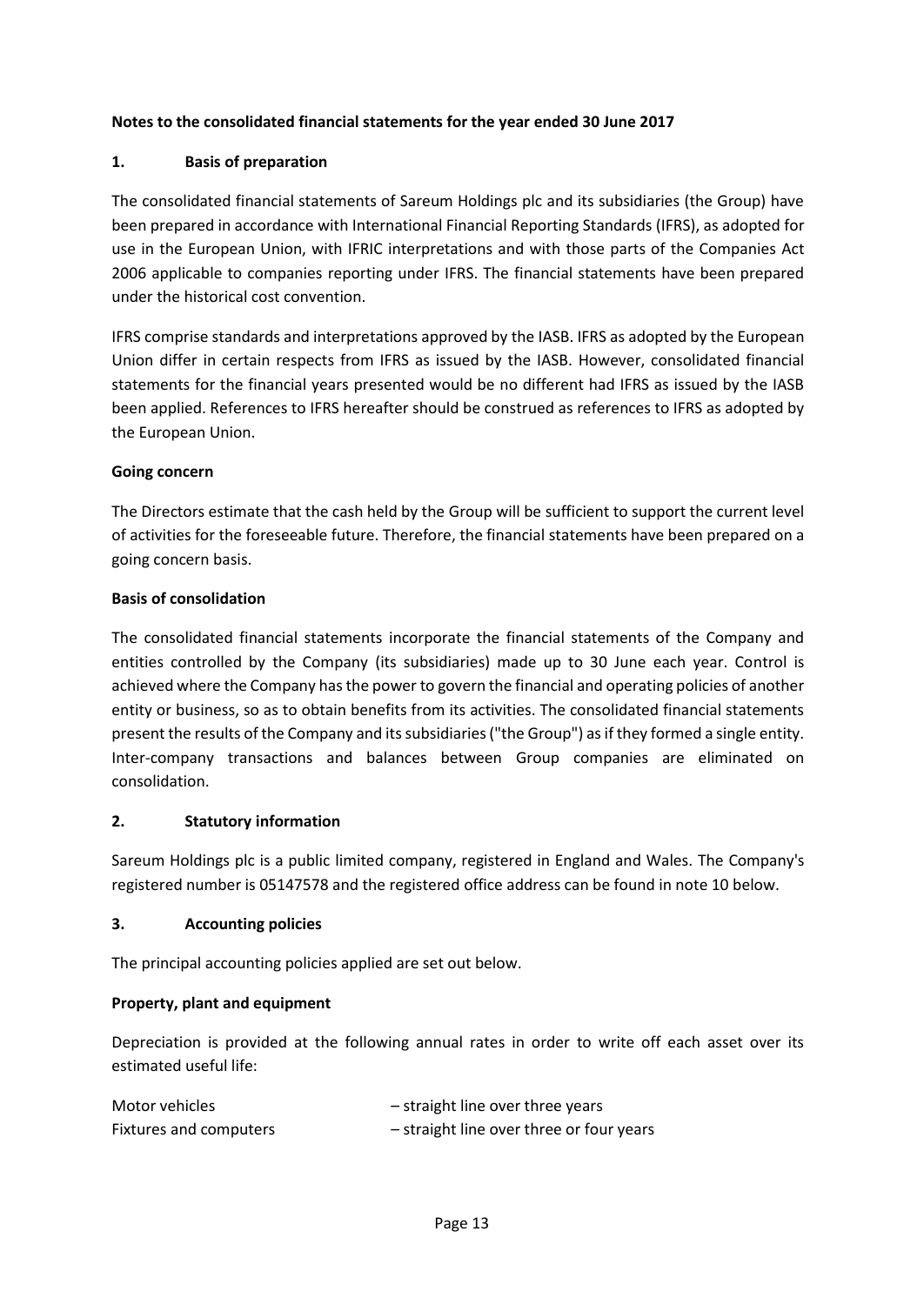### **Financial instruments**

Financial instruments are classified and accounted for, according to the substance of the contractual arrangement, as either financial assets, financial liabilities or equity instruments. An equity instrument is any contract that evidences a residual interest in the assets of the Company after deducting all of its liabilities.

### **Cash and cash equivalents**

Cash and cash equivalents comprise cash in hand and demand deposits and other short term highly liquid investments that are readily convertible to a known amount of cash and are subject to insignificant risk of change in value.

#### **Taxation**

Current taxes are based on the results shown in the financial statements and are calculated according to local tax rules, using tax rates enacted or substantively enacted by the balance sheet date.

Deferred tax is recognised in respect of all timing differences that have originated but not reversed at the balance sheet date where transactions or events have occurred at that date that will result in an obligation to pay more, or a right to pay less or to receive more, tax with the following exception:

Deferred tax assets are recognised only to the extent that the Directors consider that it is more likely than not that there will be suitable taxable profits from which the future reversal of the underlying timing differences can be deducted.

Deferred tax is measured on an undiscounted basis at the tax rates that are expected to apply in the periods in which timing differences reverse, based on the tax rates and laws enacted or substantively enacted at the balance sheet date.

#### **Research and development**

Expenditure on research and development is written off in the year in which it is incurred.

# **Operating lease agreements**

Rentals applicable to operating leases where substantially all the benefits and risks of ownership remain with the lessor are charged against profits on a straight-line basis over the period of the lease.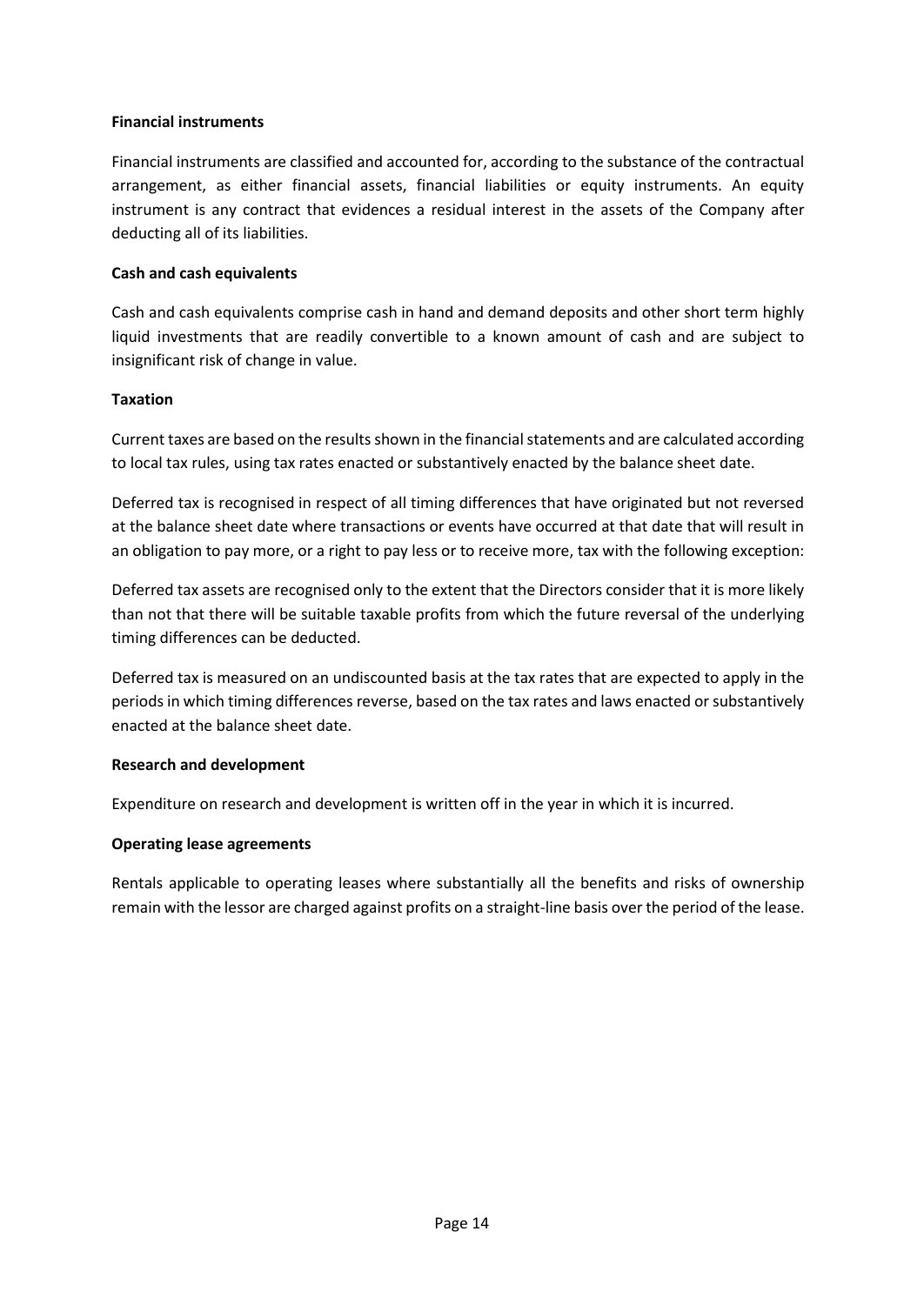### **Pension contributions**

The Group does not operate a pension scheme for the benefit of its employees but instead makes contributions to their personal pension policies. The contributions due for the period are charged to the profit and loss account.

### **Employee share scheme**

The Group has in place a share option scheme for employees, which allows them to acquire shares in the Company. Equity-settled share-based payments are measured at fair value at the date of grant. The fair value of options granted is recognised as an expense spread over the estimated vesting period of the options granted. Fair value is measured using the Black-Scholes model, taking into account the terms and conditions upon which the options were granted.

### **Revenue recognition**

Revenue is measured as the fair value of the consideration received or receivable in the normal course of business, net of discounts, VAT and other sales-related taxes and is recognised to the extent that it is probable that the economic benefits associated with the transaction will flow to the Company. Grant income is recognised as earned based on contractual conditions, generally as expenses are incurred.

### **Investment in associates**

An associate is an entity over which the Company has significant influence. Significant influence is the power to participate in the financial and operating policy decisions of the investee but is not control or joint control over those policies. Investments in associates are accounted for using the equity method, whereby the investment is initially recognised at cost and adjusted thereafter for the post-acquisition change in the associate's net assets with recognition in the profit and loss of the share of the associate's profit or loss.

# **Critical accounting estimates and areas of judgement**

Estimates and judgements are continually evaluated and are based on historical experience and other factors, including expectations of future events that are believed to be reasonable under the circumstances. Actual results may differ from these estimates. The estimates and assumptions that have the most significant effects on the carrying amounts of the assets and liabilities in the financial information are considered to be research and development costs and equity-settled share-based payments.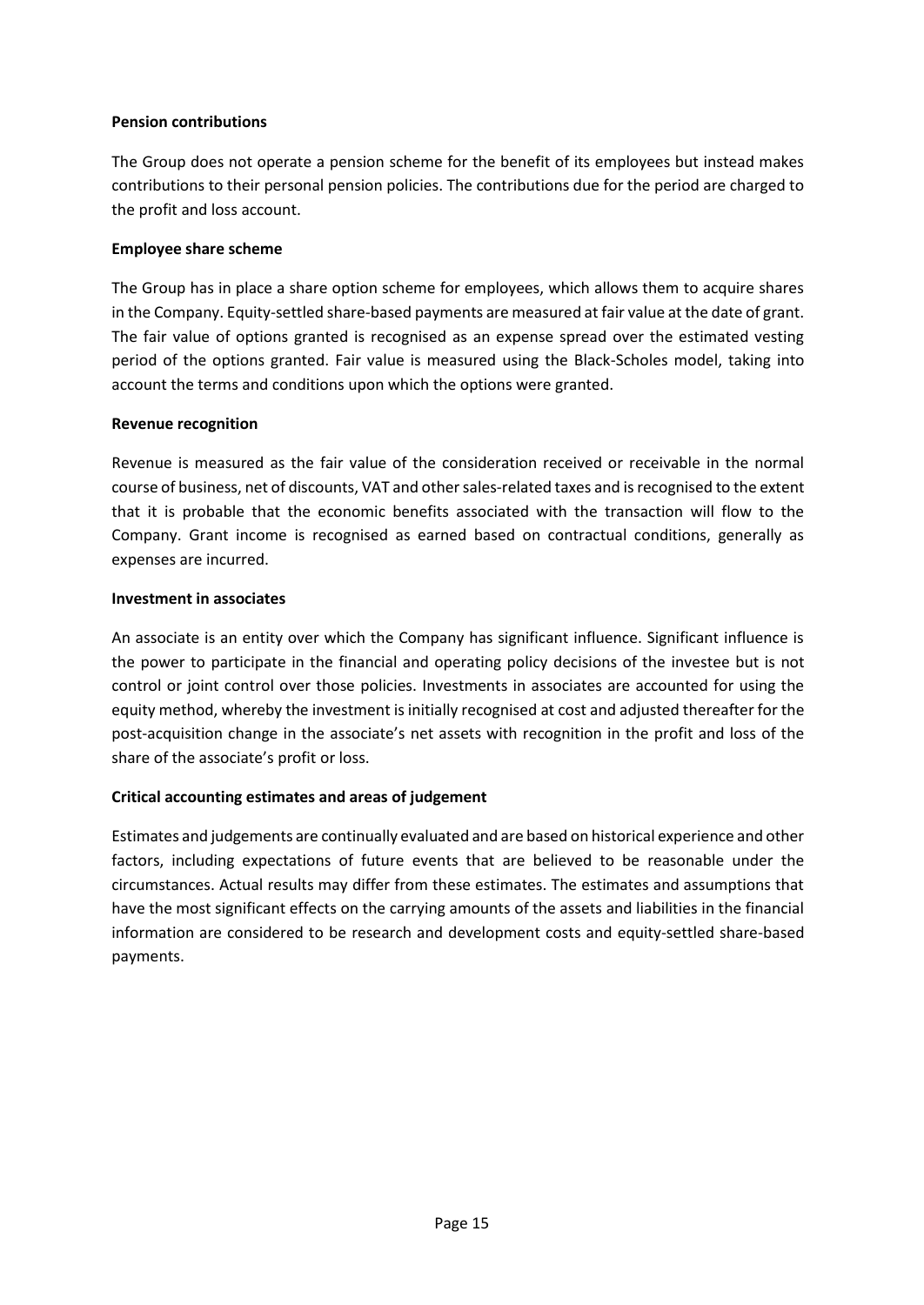### **Accounting standards and interpretations not applied**

At the date of authorisation of these financial statements, the following standards and interpretations relevant to the Group that have not been applied in these financial statements were in issue but not yet effective:

| <b>Standard</b> |                                                                                  | <b>Effective for accounting periods</b><br>starting on or after |
|-----------------|----------------------------------------------------------------------------------|-----------------------------------------------------------------|
| <b>IAS 12</b>   | Recognition of Deferred Tax Assets for Unrealised Losses<br>Amendments to IAS 12 | 1 January 2017                                                  |
| <b>IFRS 9</b>   | <b>Financial Instruments</b>                                                     | 1 January 2017                                                  |
| IFRS 15         | Revenue from Contracts with Customers                                            | 1 January 2017                                                  |

The Directors anticipate that the adoption of these standards and interpretations in future years will have no material impact on the financial statements of the Group.

No standards or interpretations adopted in the year had any material impact on the financial statements of the Group.

### **4. Investments in associates**

|                                         | Interest in |
|-----------------------------------------|-------------|
|                                         | associates  |
|                                         | £           |
| Cost                                    |             |
| At 1 July 2016                          | 1,367,101   |
| Less: Refund of unused investment funds | (228, 977)  |
| At 30 June 2017                         | 1,138,124   |
| Impairment                              |             |
| At 1 July 2016                          | 892,063     |
| Impairment for the year                 | 192,422     |
| At 30 June 2017                         | 1,084,485   |
| Net book value                          |             |
| At 30 June 2017                         | 53,639      |
| At 30 June 2016                         | 475,038     |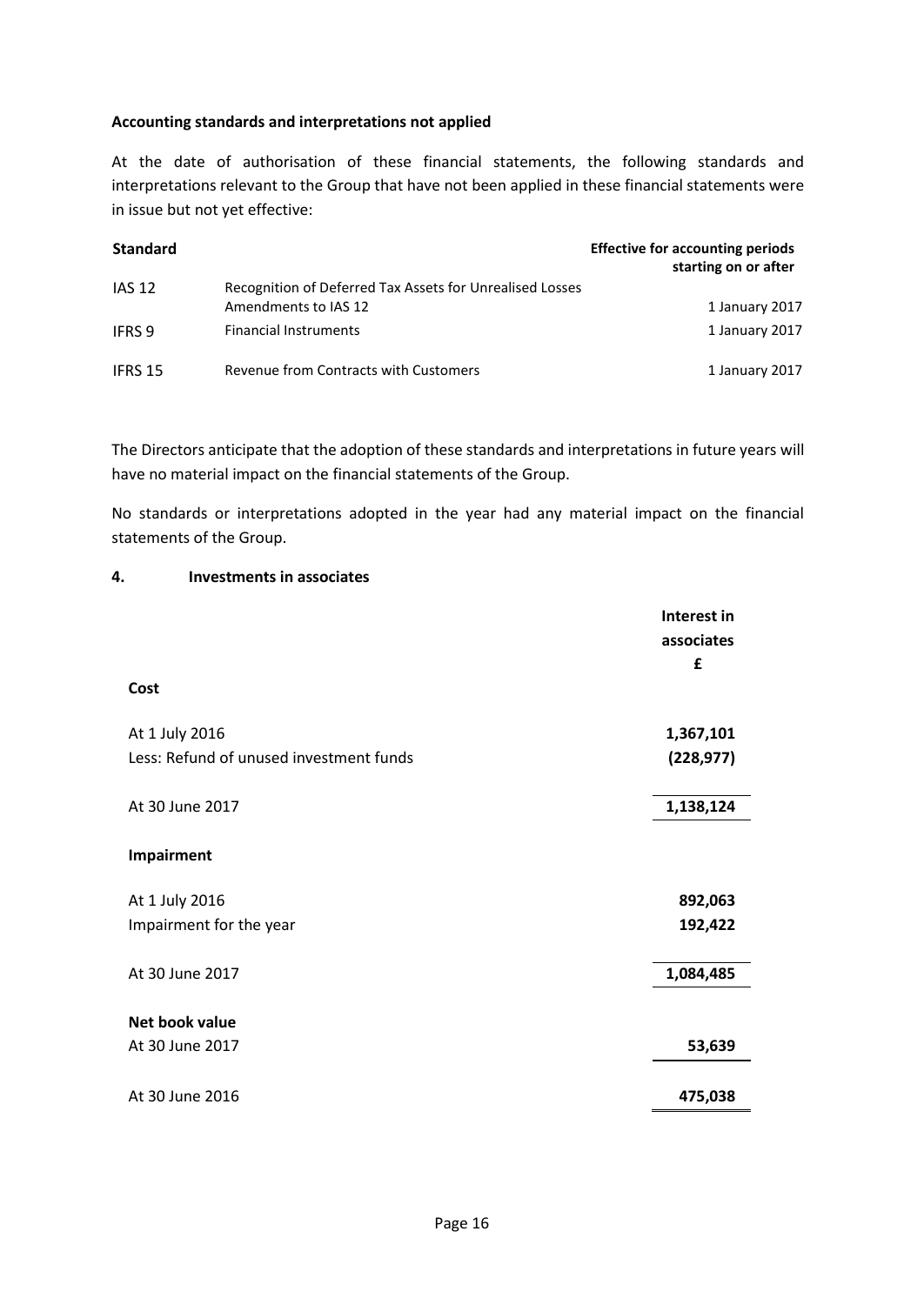The Investment in associates represents the investment by the Group in the partnership with the Cancer Research Technology (CRT) Pioneer Fund to advance the Chk1 programme. The associate has been accounted for using the equity method in the consolidated financial statements. Sareum's interest in the associate partnership is 27.5% and they had a seat on the joint research committee. As at 30 June 2017 the partnership had net assets of £200,464 (2016: £1,731,051) and had incurred cumulative losses of £472,756 (2016: £4,068,949). During the year the programme was licensed by the partnership to Sierra Oncology, Inc. and the partnership returned £228,977 to Sareum in respect of unused investment funds.

# **5. Profit/(loss) before income tax**

The profit/(loss) before income tax is stated after charging:

|                                                                                                                                                                 | 2017       | 2016       |
|-----------------------------------------------------------------------------------------------------------------------------------------------------------------|------------|------------|
|                                                                                                                                                                 | £          | £          |
| Other operating leases                                                                                                                                          | 11,210     | 11,185     |
| Depreciation - owned assets                                                                                                                                     | 3,989      | 1,765      |
| Research and development                                                                                                                                        | 1,002,342  | 927,644    |
| Auditor's remuneration - see analysis below                                                                                                                     | 13,915     | 14,300     |
| The share of profit/(loss) of associates is made up of:                                                                                                         |            |            |
| Share of income of associate                                                                                                                                    | 1,968,147  |            |
| Share of costs of associate                                                                                                                                     | (192, 422) | (331, 871) |
| Share of profit/(loss) of associate                                                                                                                             | 1,775,725  | (331, 871) |
| The analysis of auditor's remuneration is as follows:<br>Fees payable to the Company's auditor for the audit of the annual<br>accounts:<br>Audit of the Company | 4,500      | 4,200      |
| Audit of subsidiaries                                                                                                                                           | 7,300      | 6,800      |
| Total audit fees                                                                                                                                                | 11,800     | 11,000     |
| Fees payable to the Company's auditor for other services:                                                                                                       |            |            |
| <b>Taxation services</b>                                                                                                                                        | 1,300      | 1,300      |
| Other assurance services                                                                                                                                        | 815        | 2,000      |
| Total fees payable to the Company's auditor                                                                                                                     | 13,915     | 14,300     |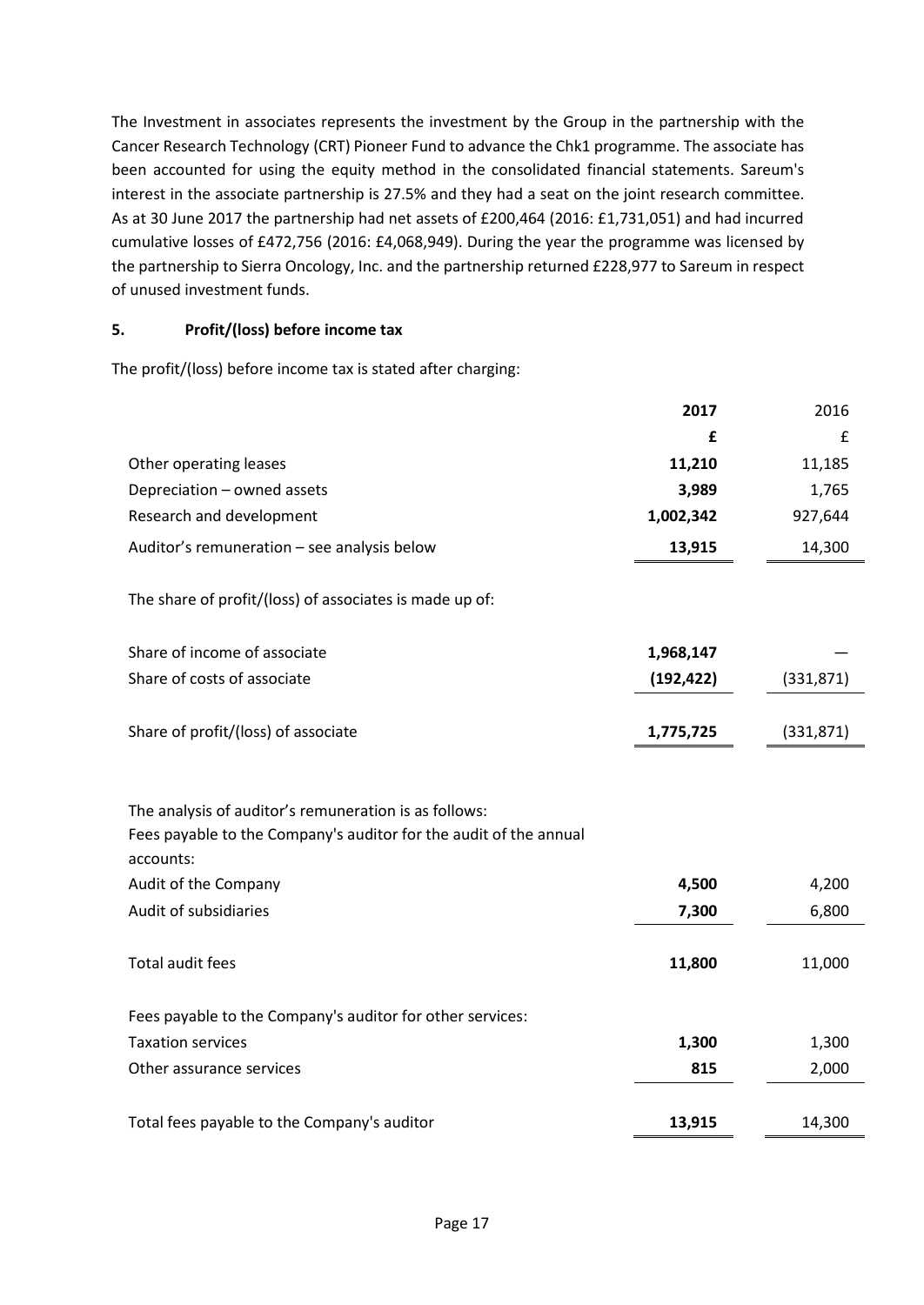# **6. Income tax**

|                                                               | 2017      | 2016       |
|---------------------------------------------------------------|-----------|------------|
|                                                               |           | £          |
| Current tax:                                                  |           |            |
| UK corporation tax credit on profits/losses of the period     | (47, 423) | (151, 526) |
| Adjustments recognised in the current year in relation to the |           |            |
| current tax of prior years                                    |           | (1,039)    |
|                                                               |           |            |
| Tax credit to the income statement                            | (47, 423) | (152, 565) |

The credit for the year can be reconciled to the accounting loss as follows:

|                                                                   | 2017       | 2016        |
|-------------------------------------------------------------------|------------|-------------|
|                                                                   | £          | £           |
| Profit/(loss) before tax                                          | 352,923    | (1,200,683) |
|                                                                   |            |             |
| At average rate of 19.75% (2016: 20%)                             | 69,702     | (240,137)   |
| Effects of:                                                       |            |             |
| Capital allowances (less)/more than depreciation                  | (161)      | 12          |
| Other timing differences                                          | 435        |             |
| Unutilised tax losses                                             | 45,445     | 149,255     |
| Losses surrendered for research and development tax credits (less |            |             |
| uplift)                                                           | (115, 421) | 90,870      |
| Research and development tax credits claimed                      | (47, 423)  | (151, 526)  |
| Prior year adjustments                                            |            | (1,039)     |
|                                                                   |            |             |
| Actual current tax credit in the year                             | (47, 423)  | (152,565)   |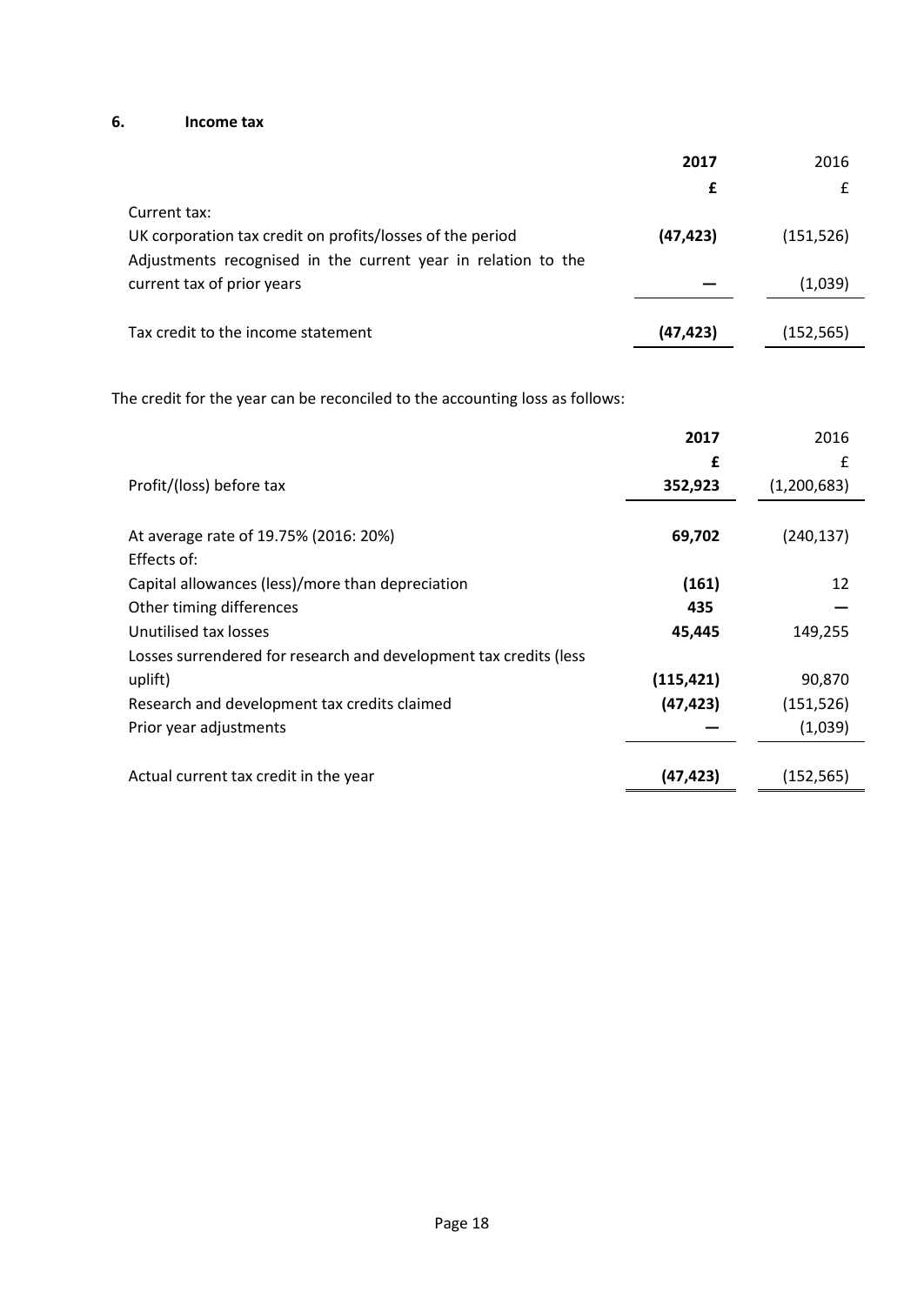# **7. Loss per share**

The calculation of profit/(loss) per share is based on the following data:

Basic profit/(loss) per share:

|                                                            | 2017          | 2016          |
|------------------------------------------------------------|---------------|---------------|
| Profit/(loss) on ordinary activities after tax             | £400,343      | f(1,048,118)  |
| Weighted average number of shares for basic loss per share | 2,645,223,988 | 2,524,944,713 |
| Basic profit/(loss) per share                              | 0.015p        | (0.04)p       |
|                                                            |               |               |
| Diluted profit/(loss) per share:                           |               |               |
|                                                            | 2017          |               |
| Profit/(loss) on ordinary activities after tax             | £400,343      |               |

| PTONC(10SS) ON OLUMNALY ACLIVILIES ALLEI-LAX               | I4VV,343      |
|------------------------------------------------------------|---------------|
| Weighted average number of shares for basic loss per share | 2,741,309,965 |
| Basic profit/(loss) per share                              | 0.015p        |

As the Group generated a loss for the year to 30 June 2016, there was no dilutive effect in respect of share options.

### **8. Cash and cash equivalents**

|                      | 2017      | 2016      |
|----------------------|-----------|-----------|
|                      | £         |           |
| Bank deposit account | 2,296,439 | 1,245,707 |
| <b>Bank accounts</b> | 9,070     | 6,888     |
|                      | 2,305,509 | 1,252,595 |

# **9. Reconciliation of profit/(loss) before income tax to cash generated from operations**

|                                                    | 2017    | 2016        |
|----------------------------------------------------|---------|-------------|
|                                                    | £       | £           |
| Profit/(loss) before income tax                    | 352,920 | (1,200,683) |
| Depreciation charges                               | 3,989   | 1,765       |
| Share-based compensation                           | 81,736  | 5,195       |
| Share of cost of associate                         | 192,422 | 331,871     |
| Finance income                                     | (2,991) | (4, 359)    |
|                                                    | 628,076 | (866, 211)  |
|                                                    |         |             |
| Decrease/(increase) in trade and other receivables | 5,778   | (27, 922)   |
| Increase in trade and other payables               | 55,983  | 32,108      |
|                                                    |         |             |
| Cash used in operations                            | 689,837 | (862, 025)  |